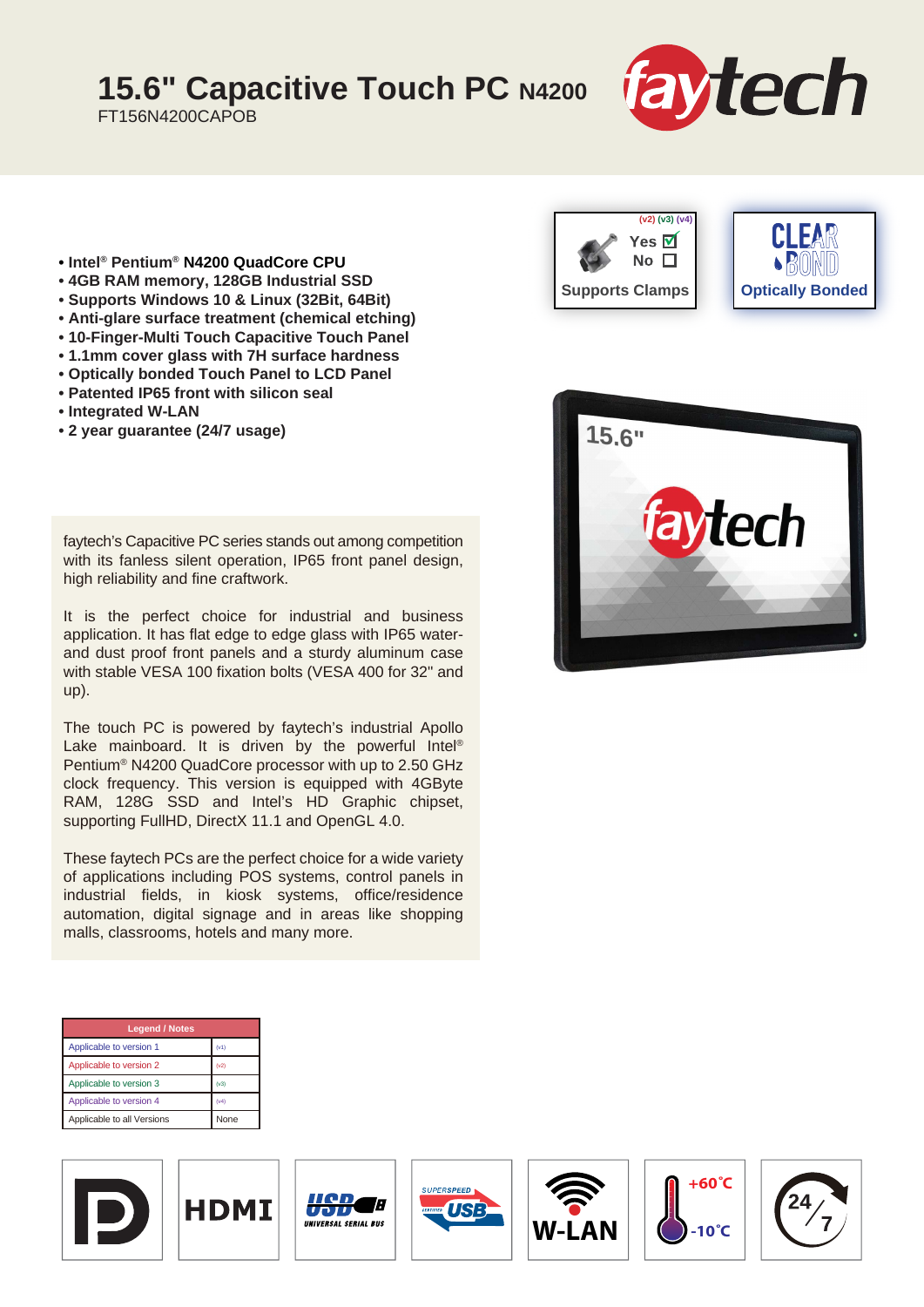| <b>Product name</b>        |                           | 15.6" Capacitive Touch PC N4200 |                                 |                            |                       |                      |                |
|----------------------------|---------------------------|---------------------------------|---------------------------------|----------------------------|-----------------------|----------------------|----------------|
|                            | Model number / EAN number |                                 | FT156N4200CAPOB / 6920734001569 |                            |                       |                      |                |
| <b>Global Article Code</b> | European Article Code     | Release date (D/M/Y)            | Version*                        | <b>Global Article Code</b> | European Article Code | Release date (D/M/Y) | Version*       |
| 3030502605                 | 1010501623                | 01/03/2019                      | v <sub>1</sub>                  | 3030509531                 | 1010502285            | 01/11/2021           | V <sub>4</sub> |
| 3030504403                 | 1010501886                | 01/04/2020                      | V <sub>2</sub>                  |                            |                       |                      |                |
| 3030506254                 | 1010502104                | 18/01/2021                      | v <sub>3</sub>                  |                            |                       |                      |                |

| <b>IP Rating</b>       |
|------------------------|
| IP65 Front / IP40 Back |
|                        |

| <b>LCD Panel</b>                                |                   |
|-------------------------------------------------|-------------------|
| Screen diagonal (Inch/cm)                       | 15.6/39.6         |
| Display active screen size (cm)                 | 34.42×19.36       |
| Aspect ratio                                    | 16:9              |
| Physical resolution                             | 1920×1080         |
| External Maximum showable resolution - HDMI, DP | 1920×1200         |
| Colours displayed                               | 262K              |
| Brightness (cd/m <sup>2</sup> )                 | 250               |
| Contrast                                        | 800:1             |
| Typical reaction time Tr / Tf (ms)              | 15/15             |
| Visual Angle horizontal / vertical (°)          | 170/170           |
| Backlight / Backlight Lifetime (hours)          | LED / min. 15,000 |

| <b>Operation / Mechanical</b>                |                                      |  |
|----------------------------------------------|--------------------------------------|--|
| Operating Temperature (°C)                   | $-10 - +60$                          |  |
| Humidity Range (RH)                          | 10% - 90%                            |  |
| Net weight (kg)                              | 4.20                                 |  |
| Gross weight (kg)                            | 6.10 (incl. cartonage)               |  |
| Housing material                             | Rubber frame, Aluminum IPC back case |  |
| Housing (mm) $L \times W \times H$           | $389.3 \times 246.8 \times 49.3$     |  |
| Cut-out for clamp supports (mm) $L \times H$ | $371.0 \times 218.0$ (v2) (v3) (v4)  |  |
| Max. wall thickness for clamp supports (mm)  | 5.0 $(v2) (v3) (v4)$                 |  |
| Amount of clamps required                    | $\Delta$ (v2) (v3) (v4)              |  |
| Mounting                                     | <b>VESA 100</b>                      |  |

| <b>Internal Connectors (occupied)</b>                                     |                    |                                   |                       |
|---------------------------------------------------------------------------|--------------------|-----------------------------------|-----------------------|
| 1x SO-DIMM, max. 8GB, DDR3L 1333/1600/1867 non-ECC, Single channel memory |                    |                                   |                       |
| 3x RS232/RS485 COM connectors switchable in BIOS                          |                    |                                   |                       |
| 2x LCD Backlight control/LCD panel voltage box                            |                    |                                   |                       |
| 1x 5V/12V SATA power connector                                            |                    | 1x 12V DC power connector (2-pin) |                       |
| 1x 4-pin SATA power connector                                             |                    | 1x S/PDIF output pin header       |                       |
| 1x 8-bit Digital I/O interface                                            |                    | 1x Line-out / Mic-in header       |                       |
| 1x Front Panel box header                                                 |                    | 1x Serial ATA 6Gh/s               |                       |
| 1x MIPI CSI connector                                                     | 1x LVDS box header |                                   | 2x USB 3.0 box header |

|                                                                                                                                                    | RIZ 2<br>ನಿ                    | $-389.3$<br>$-345.3$ |
|----------------------------------------------------------------------------------------------------------------------------------------------------|--------------------------------|----------------------|
| $\mathbf{e}^{\text{max}}$<br>$\overline{\mathbf{c}}$<br>™™®™™™™™™™™™™™™™™™™™™™™™™™™™™™™™™<br> ⊚<br>Ω<br>2<br>능<br>le<br>⊜<br>Contro<br>ō<br>۰<br>Ō | 194.6<br>246.8-<br>$\sim$<br>g | faytech<br>o         |
|                                                                                                                                                    |                                | Ŀ<br>¢<br>O          |

| <b>PC System</b>      |                                                               |  |
|-----------------------|---------------------------------------------------------------|--|
| CPU                   | Intel® Pentium® QuadCore N4200                                |  |
| Graphic GPU           | Intel <sup>®</sup> HD Graphics                                |  |
| Audio                 | Realtek ALC3251 Audio CODEC (v4)                              |  |
| Memory                | 4GB DDR3L non-ECC (max. 8GB)                                  |  |
| Storage (switchable)  | faytech Industrial 128GB SSD                                  |  |
| Network               | 2x Realtek PCIe GB LAN 8111G<br>(1x optional with POE); W-LAN |  |
| <b>Driver Support</b> | Win10; Linux; 32Bit/64Bit                                     |  |
| Preinstalled OS       | Linux Uhuntu                                                  |  |

| <b>Touch Panel</b>                 |                                          |  |
|------------------------------------|------------------------------------------|--|
| <b>Touch Technology</b>            | Projected Capacitive 10-Point Multitouch |  |
| <b>Touch Connector</b>             | <b>USB</b>                               |  |
| Unlimited<br>Touch Life (Contacts) |                                          |  |
| Surface Hardness                   | 7H                                       |  |
| Surface Treatment                  | Anti-glare (chemical etching)            |  |
| Glass Strengthening                | Chemically Strengthened                  |  |

| <b>Power</b>             |                                            |  |
|--------------------------|--------------------------------------------|--|
| Power Indicator          | Green LED                                  |  |
| Power Supply             | 100-240V ACDC active switching; 12V DC-Out |  |
| Working Power (V)        | 12                                         |  |
| Power Consumption (W)    | 16                                         |  |
| Stand-By Consumption (W) |                                            |  |

| <b>External Connectors</b>                                            |            |  |
|-----------------------------------------------------------------------|------------|--|
| 1x 12V DC-In (screwable)                                              |            |  |
| 1x W-LAN antenna connector (RP-SMA male)                              |            |  |
| 2x USB 2.0                                                            | 2x USB 3.0 |  |
| 1x HDMI                                                               | 1x DP      |  |
| 1x MIC-In & EAR-Out                                                   |            |  |
| 1x 10-PIN DIO as RJ50 (v3) (v4)                                       |            |  |
| 1x COM - RS 232/422/485 switchable;<br>5V/12V/RI option (COM1, DSUB9) |            |  |
| 1x COM – RS 232; RX/TX (COM2, DSUB9)                                  |            |  |
| 2x COM - RS 232 & 485; RX/TX & A+/B-<br>(COM3&4, RJ12)                |            |  |
| 2x 10/100/1000Mbit RJ45 Ports                                         |            |  |
| 1x 2.5" module slot, changeable SSD included                          |            |  |
| 1x S/PDIF-Out (1x Cinch, 1x Torx module) (v4) (v2)                    |            |  |
| 1x 8-PIN DIO as RJ45 (v1) (v2)                                        |            |  |

| <b>Included in the Delivery</b>  |
|----------------------------------|
| Power Supply (see Power section) |
| W-LAN antenna (RP-SMA female)    |
| <b>Short Installation Manual</b> |
| <b>Standard Stand</b>            |



Tolerance: ± 1mm

## **Errata and technical modifications reserved**